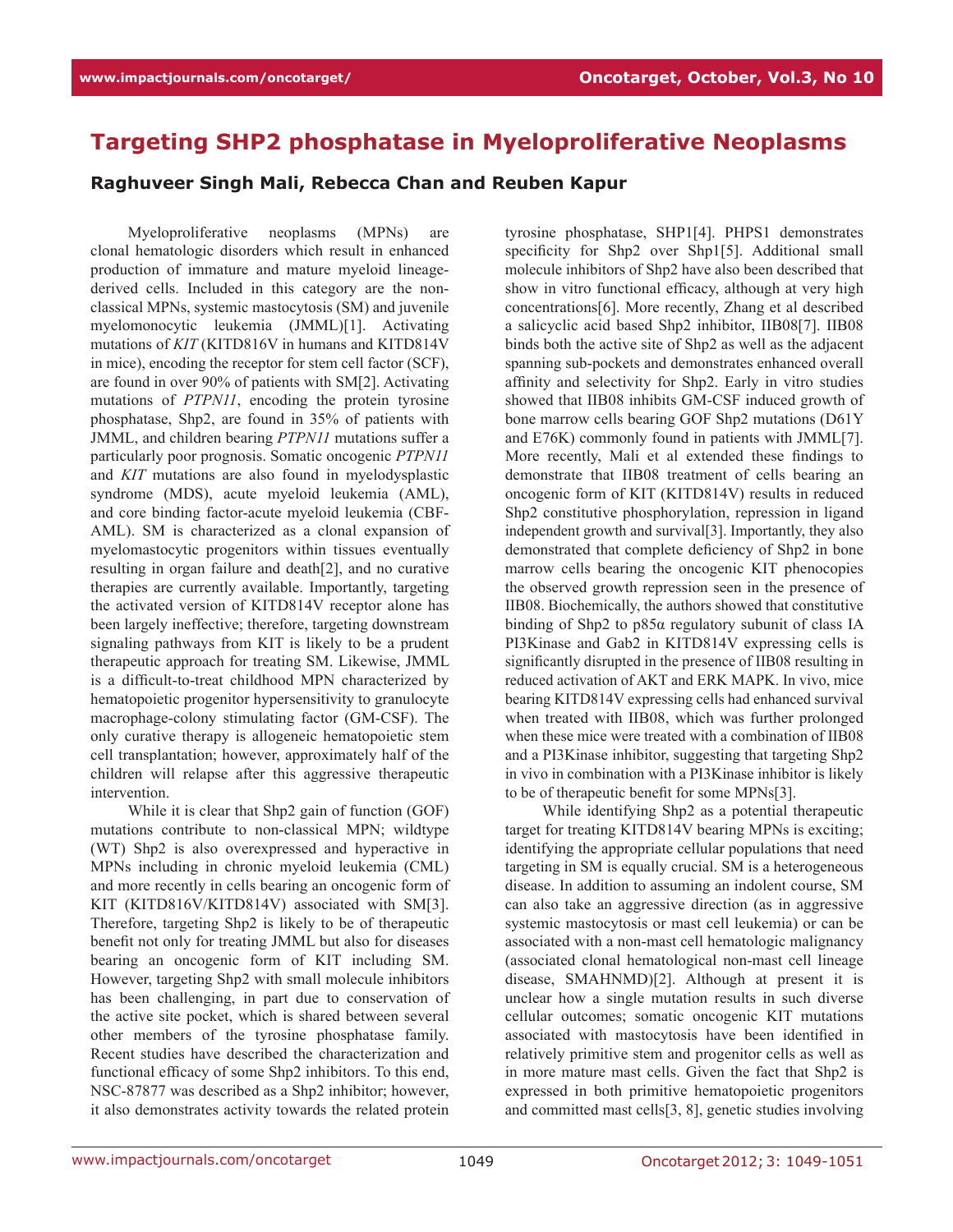the deletion of Shp2 in relevant cell types to identify whether Shp2 plays quantitatively or qualitatively distinct role in regulating oncogenic KIT-induced disease heterogeneity will be essential. To this end, Gerbaulet et al[9] have recently described a mouse model driven by an inducible expression of KITD814V, which mimics several cardinal features of human mastocytosis including cutaneous mastocytosis (CM) as well as SM. This model permits the examination and pathologic consequences of KITD814V expression in immature hematopoietic progenitors (relevant for SM) vs. that of committed mast cells (relevant for cutaneous mastocytosis). Utilizing this model and conditionally deleting Shp2 in stem cells vs. mast cells should provide a clearer picture with respect to the precise role Shp2 plays in KITD814V induced disease heterogeneity (Figure 1).

In addition to identifying the appropriate cellular population(s) for targeting Shp2 in MPNs, it will be essential to determine if hyperactive WT Shp2 similarly contributes to MPN as GOF Shp2. This is an important issue, since the structural requirements and substrate specificity of GOF Shp2 could be different from that of a hyperactive form of WT Shp2 and, thus, targeting Shp2 in different MPNs may require different strategies. Shp2 comprises of several functional domains, including N- and C-SH2 domains, a PTP domain and C-terminal tyrosine (542 and 580) residues. While the phosphatase function of Shp2 has been shown to be important for Ras activation, germline PTPN11 mutations causing loss of phosphatase activity yield similar phenotypic anomalies to that induced by germline GOF PTPN11 mutations, exemplified by individuals with LEOPARD syndrome and Noonan syndrome, respectively[10]. Consistently, structure-function studies performed in Shp2-deficient zebrafish embryos demonstrate that Shp2 possesses both phosphatase-dependent and -independent roles in regulating neural crest specification, migration, and apoptosis. Furthermore, inhibition of ERK activity did not result in cell death, suggesting that Shp2-induced ERK activation may not be essential for survival. It is quite possible that Shp2 molecules bearing a GOF mutation, rendering a constitutively open conformation, results in both quantitative as well as qualitative differences in the utilization of its SH2 domains, PTP domain, and C-terminal tyrosine residues (Y542 and Y580) compared to WT Shp2 activated in response to oncogenic KIT. It